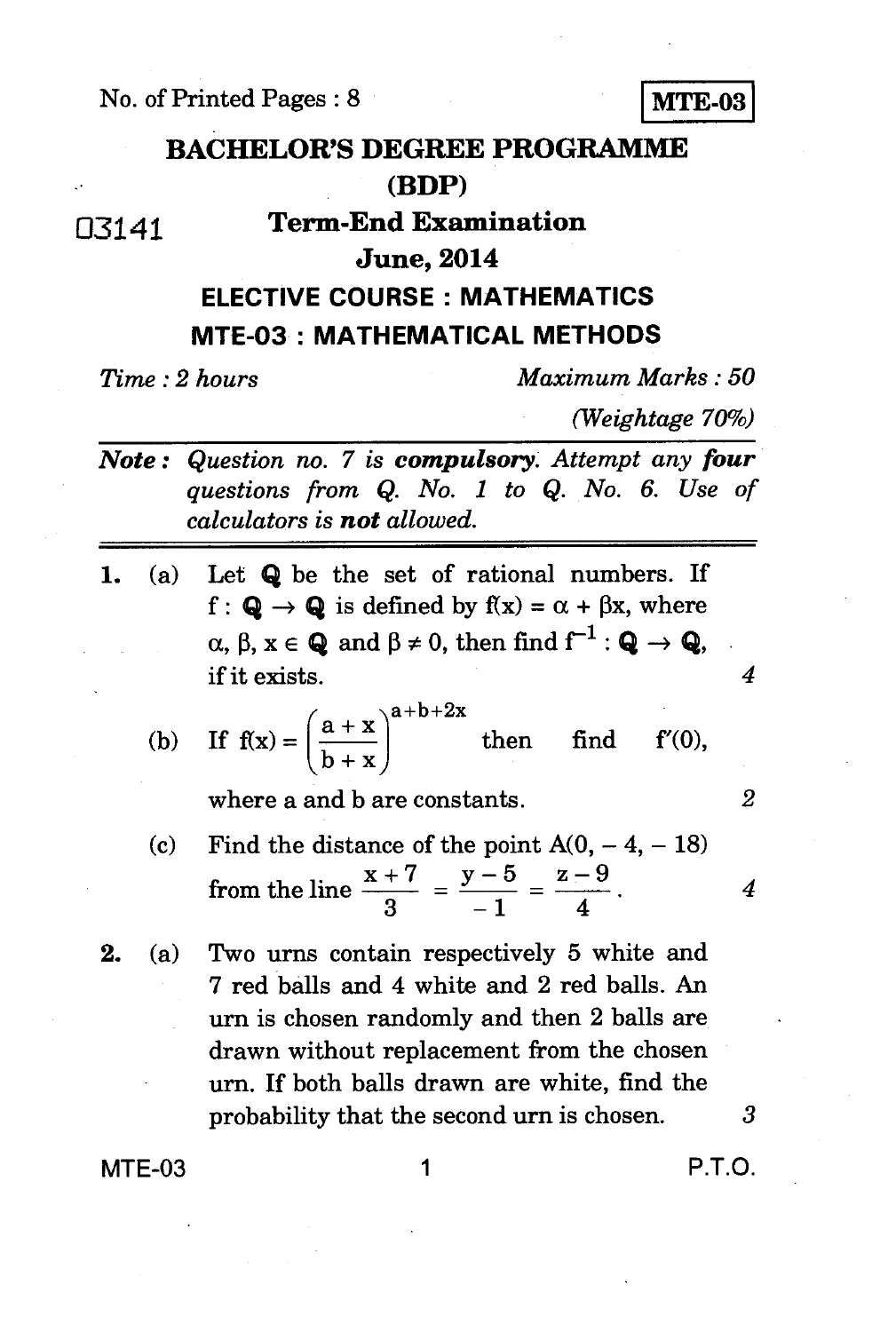(b) Integrate

$$
\int \frac{\ln(x+1)}{\sqrt{x+1}} \, \mathrm{d}x. \tag{2}
$$

By the method of least squares fit a straight (c) line  $y = a + bx$  to the data given below :  $\mathcal{L}^{\pm}$ 

Also find the coefficient of correlation between  $x$  and  $y$ .  $5$ 

3. (a) Four identical coins are tossed 176 times and the number of heads appeared each time is as follows :

| Number of heads |                     |  |  |
|-----------------|---------------------|--|--|
| Frequency       | $16$   36   75   37 |  |  |

At 5% level of significance, test the hypothesis that the coins are unbiased.  $5$ 

[Given  $\chi_{0.05, 4}^2 = 9.49, \chi_{0.05, 5}^2 = 11.07$ ,

$$
\chi_{0.05,6}^2 = 12.59
$$

(b) Solve the differential equation

$$
(x2 + y2) \frac{dy}{dx} = xy.
$$

(c) A company manufactures bolt and nut and assembles them. It is observed that during manufacturing, 11 out of 100 bolts are likely to be defective whereas 7 out of 100 nuts are likely to be defective. Find the probability that the assembled parts will not be defective. *2* 

MTE-03 2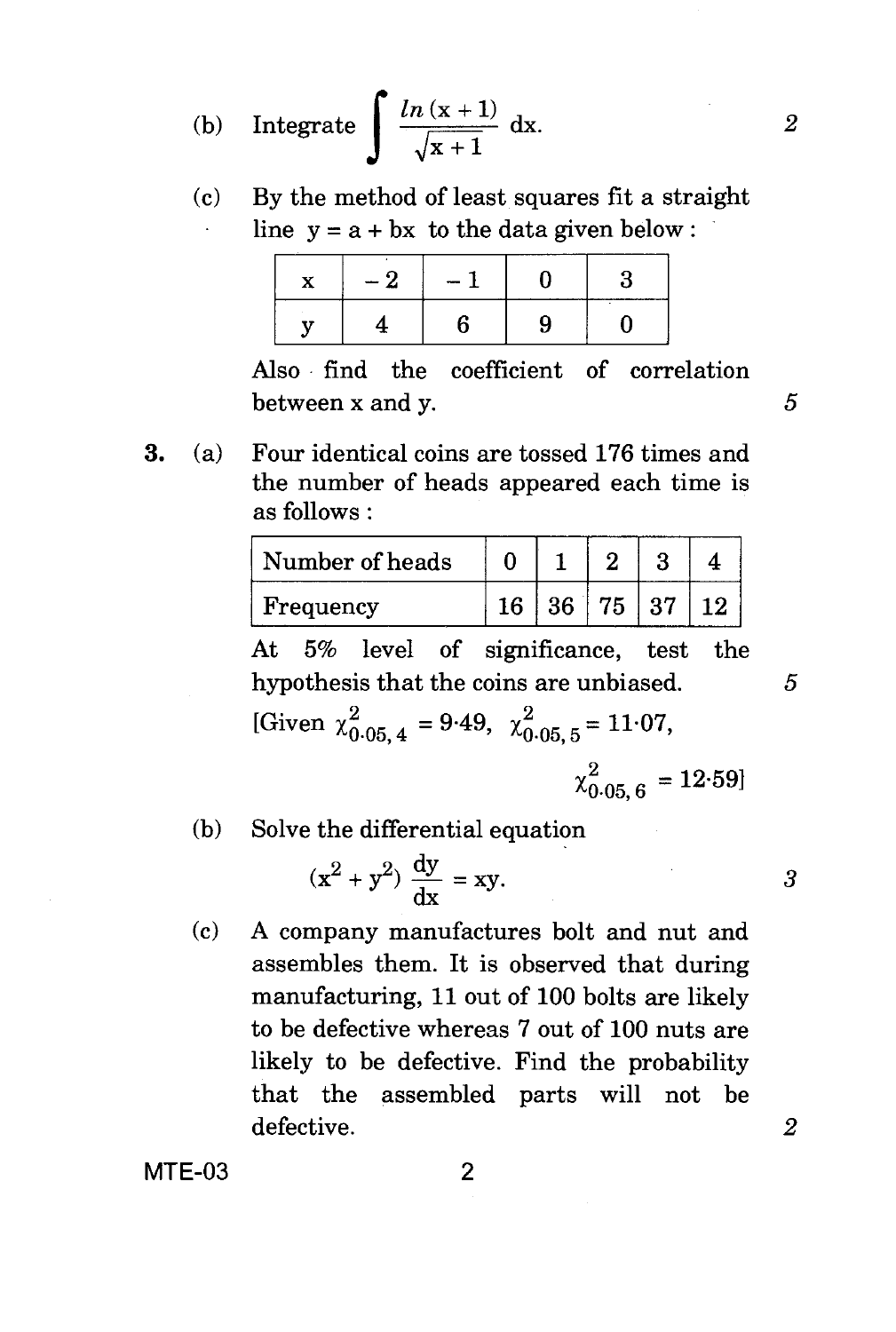**4.** (a) If  $y = x^3$ , then verify that  $\frac{dy'}{dx} = y' \frac{dy'}{dy}$ , where

$$
y' = \frac{dy}{dx}.
$$

(b) Find the mean deviation of the distribution given below : 3

| X | 20 | 25 | 30     | 35 | 40 |
|---|----|----|--------|----|----|
|   | 8  | 10 | $16\,$ | 10 | 6  |

- (c) Find a unit vector perpendicular to the two vectors  $3\mathbf{i} + 2\mathbf{j} - \mathbf{k}$  and  $\mathbf{i} + \mathbf{j} + \mathbf{k}$ . Also find the area of the triangle having the above two vectors as two of its sides.
- **5.** (a) Determine the  $45^{\text{th}}$  term and the sum of first 150 terms of an A.P. whose first three terms are 11, 9, 7.
	- (b) Show that the equations  $2x^2 + 5x + 2 = 0$  and  $4x<sup>2</sup> + 8x + 3 = 0$  have a common root. Find the product of the other two roots of the equations.
	- (c) Find two non-zero numbers whose sum is 15 and the square of one multiplied by the cube of the other is maximum.

**6.** (a) If  $V = 2 \cos^{-1} \frac{x}{\sqrt{x}}$  $\stackrel{\text{A}}{=}$  $+$ , apply Euler's  $\sqrt{y}$ 

theorem to show that

$$
x\frac{\partial V}{\partial x} + y\frac{\partial V}{\partial y} + \cot\frac{V}{2} = 0.
$$
 3

MTE-03 3 P.T.O.

*4* 

*3* 

3

 $\overline{4}$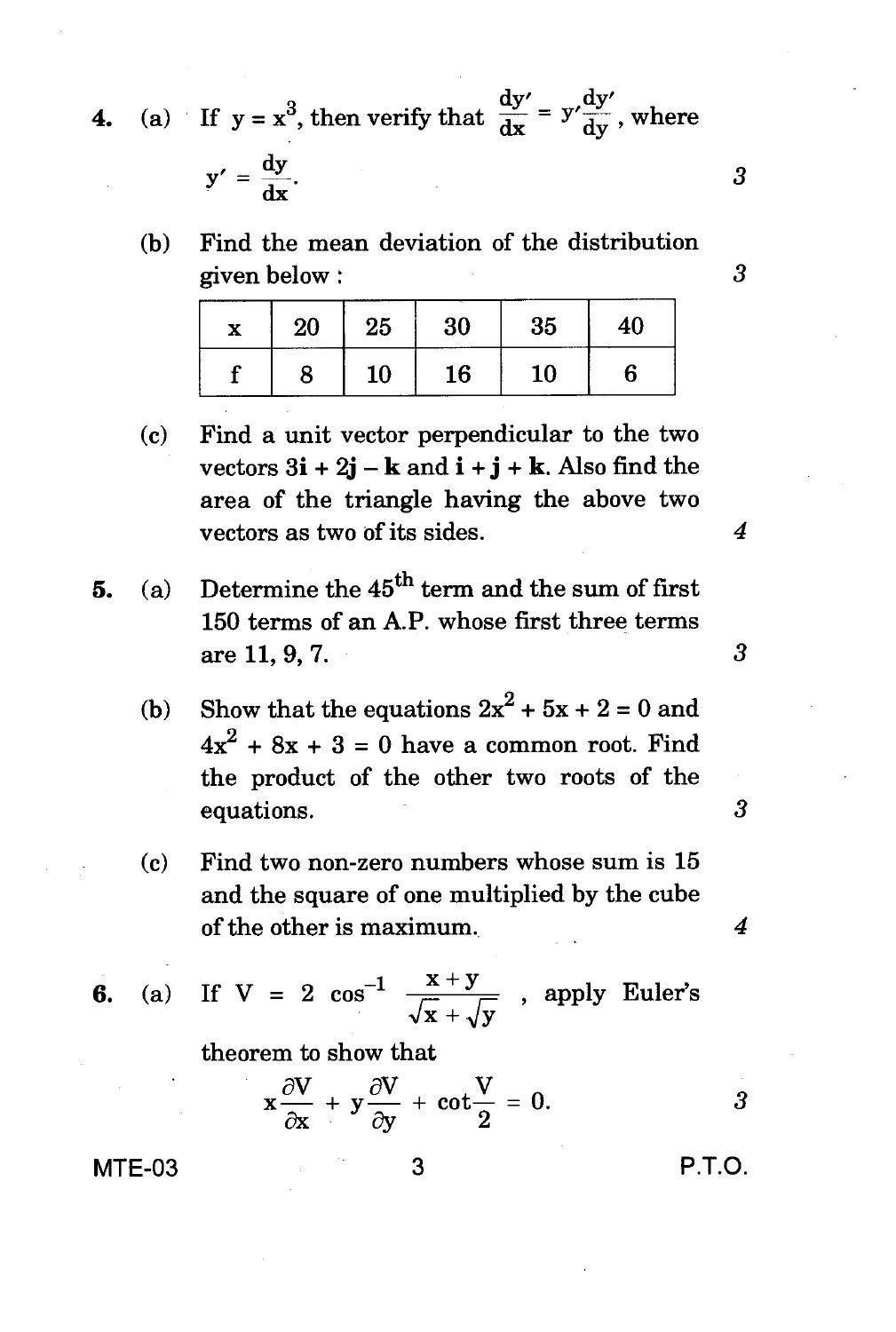- (b) The number of cars arriving at a railway station follows the Poisson distribution. If the average number of car arrivals during a specified period of half an hour is 2, find the probabilities that during a given half an hour
	- (i) no car will arrive.
	- (ii) at least two cars will arrive.
	- (iii) at the most 3 cars will arrive.
	- (iv) between 1 and 3 cars will arrive. *4*
- (c) A population consists of three numbers 2, 5, 8. Enumerate all possible samples of size 2 which can be drawn without replacement from this population. Verify that the sample mean is an unbiased estimate of the population mean. Calculate the standard error of the sample mean. 3
- *7.* State whether the following statements are true or false giving reasons in support of your answer : *5x2=10* 
	- (i) If A and B are two independent events, then  $\overline{A}$  and B are also independent.
	- (ii) The points  $(-4, 0, 0)$  and  $(0, 0, 1)$  lie on the same side of the plane  $2x - 3y - z + 4 = 0$ .
	- (iii) There exists no point of inflexion for the curve  $y = x^3 - 8$ .
	- (iv) If the mean and s.d. of a binomial distribution are respectively 4 and  $\sqrt{\frac{8}{3}}$ , then

$$
P(X=0) = \left(\frac{2}{3}\right)^{12}.
$$

(v) The y-axis is an asymptote to the curve  $x^2y^2 - 9x^2 - 2 = 0.$ 

MTE-03 4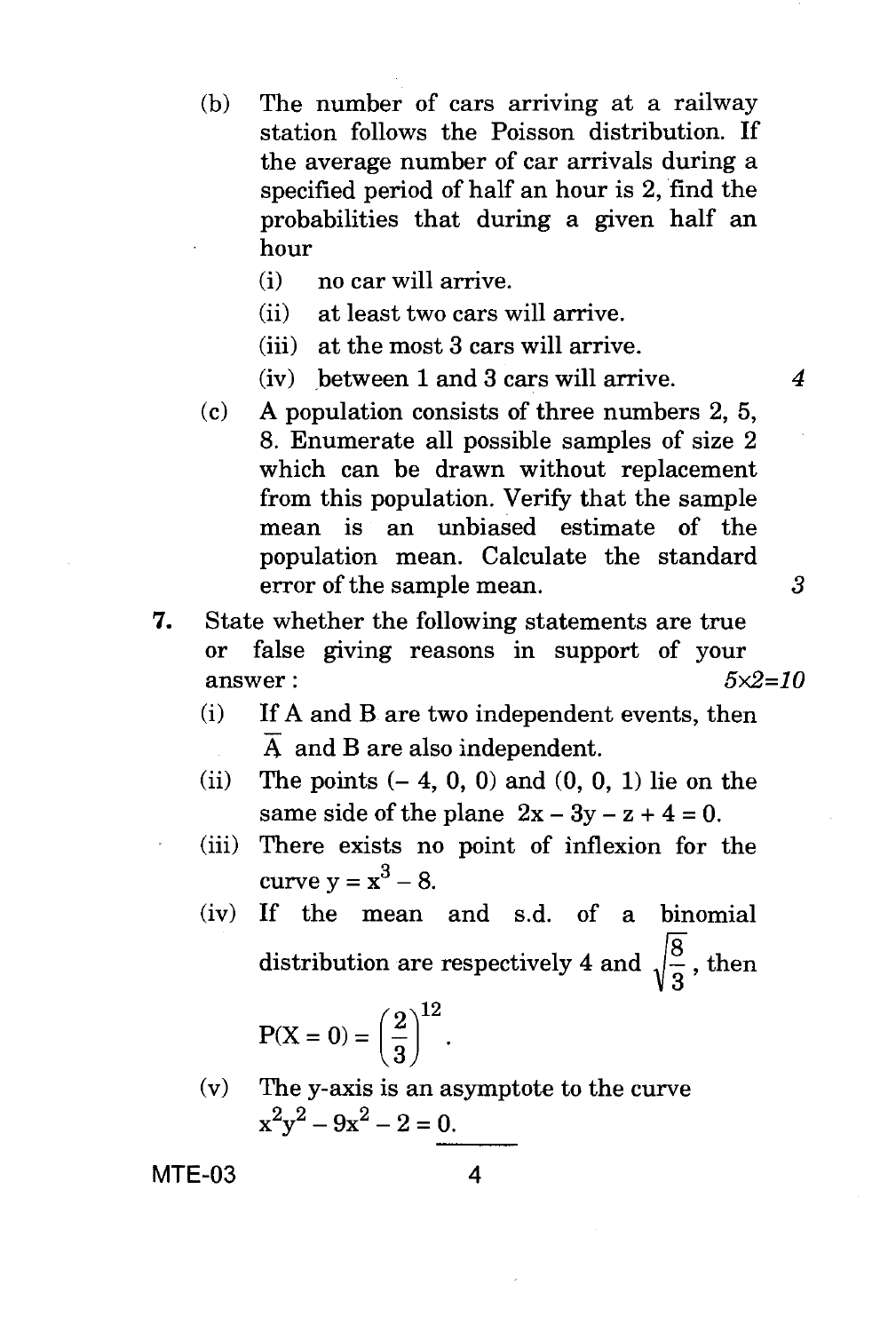एम.टी.ई.-03

स्नातक उपाधि कार्यकम (बी.डी.पी.) सत्रांत परीक्षा जून, 2014

## ऐच्छिक पाठ्यक्रम : गणित एम.टी.ई.-03: गणितीय विधियाँ

समय : 2 घण्टे

अधिकतम अंक • 50

(कुल का 70%)

4

2

 $\boldsymbol{4}$ 

- प्रश्न सं. 7 करना ज़रूरी है । प्रश्न सं. 1 से 6 में से किन्हीं चार नोट : प्रश्नों के उत्तर दीजिए । कैलकुलेटरों का प्रयोग करने की अनुमति नहीं है ।
- (क) मान लीजिए Q परिमेय संख्याओं का समुच्चय है। यदि 1.  $f: Q \rightarrow Q$   $f(x) = \alpha + \beta x$  द्वारा परिभाषित है, जहाँ  $\alpha$ , β, x ∈ **Q** और β ≠ 0, तब f<sup>-1</sup> : **Q** → **Q** ज्ञात कीजिए, यदि इसका अस्तित्व है<sup>ं</sup>।
	- (ख) यदि  $f(x) = \left(\frac{a+x}{b+x}\right)^{a+b+2x}$ , तब  $f'(0)$  ज्ञात कीजिए, जहाँ a और b अचर हैं।
	- (ग) रेखा  $\frac{x+7}{3} = \frac{y-5}{1} = \frac{z-9}{4}$  से बिन्दु  $A(0, -4, -18)$  की दूरी ज्ञात कीजिए ।
- (क) दो बर्तनों में क्रमशः 5 सफेद और 7 लाल गेंदें और  $2.$ 4 सफेद और 2 लाल गेंदें हैं । एक बर्तन को यादृच्छया चुना जाता है और चुने हुए बर्तन से प्रतिस्थापन के बिना 2 गेंदें निकाली जाती हैँ । यदि निकाली गई दोनों गेंदें सफेद हैं, तब इसकी प्रायिकता ज्ञात कीजिए कि दसरा बर्तन चुना गया ।

**MTE-03** 

P.T.O.

 $\boldsymbol{\beta}$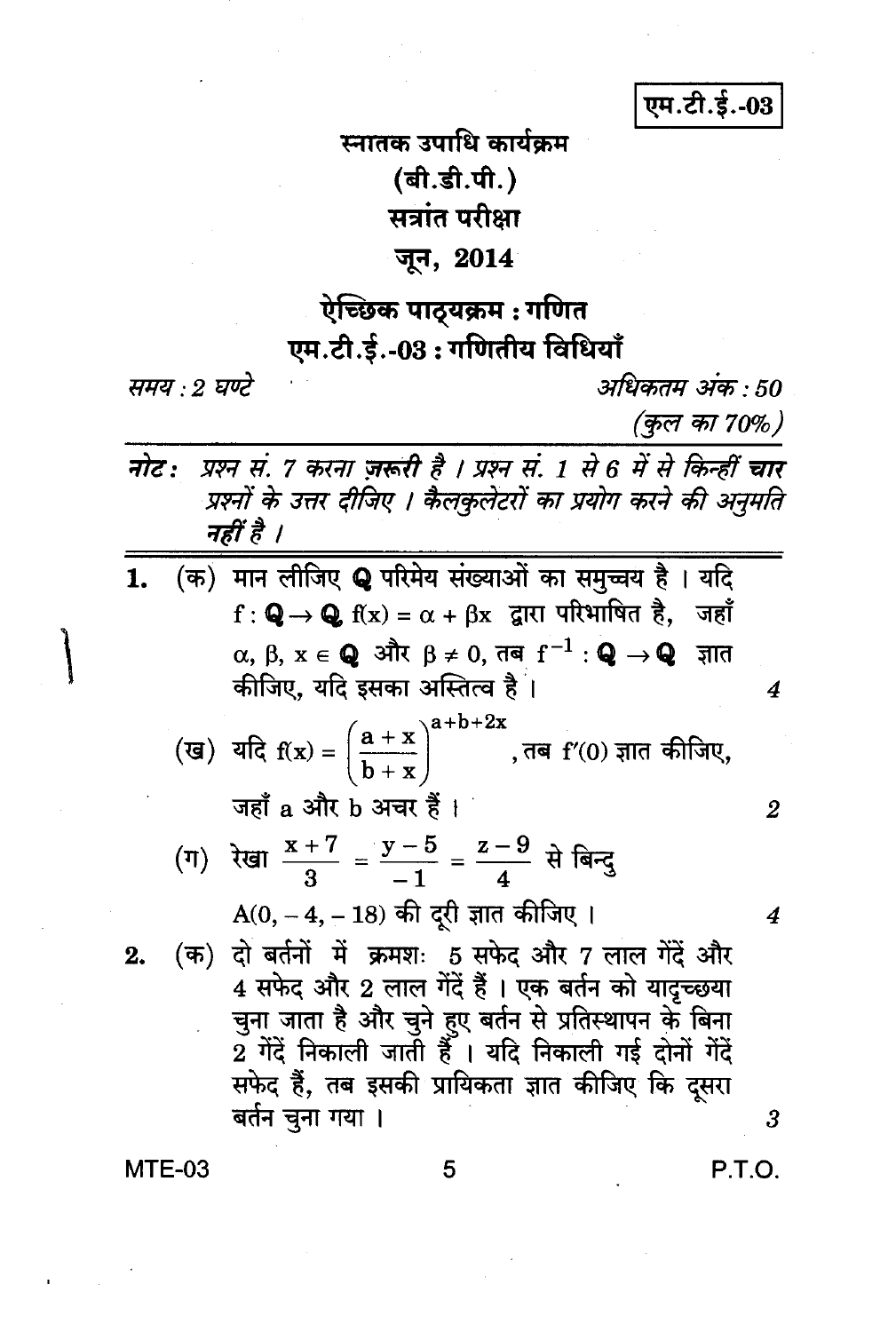(ख) 
$$
\int \frac{\ln(x+1)}{\sqrt{x+1}} dx
$$
 को समाकलित कीजिए ।

(ग) न्यूनतम वर्ग विधि से नीचे दिए गए आंकड़ों में सरल रेखा  $y = a + bx$  को फिट कीजिए:

| . .<br>- 2 | $\overline{\phantom{0}}$ |  |
|------------|--------------------------|--|
|            |                          |  |

 $\boldsymbol{\mathrm{x}}$  और  $\boldsymbol{\mathrm{v}}$  के बीच सहसंबंध गुणांक भी ज्ञात कीजिए । 5

 $\overline{2}$ 

5

3

 $\overline{2}$ 

(क) चार समान सिक्कों को 176 बार उछाला जाता है और 3. प्रत्येक बार चित आने की संख्या निम्नानुसार है:

| चितों की संख्या |    |    | ິ  |    |    |
|-----------------|----|----|----|----|----|
| बारबारता        | 16 | 36 | 75 | 37 | 12 |

5% सार्थकता स्तर पर इस परिकल्पना की जाँच कीजिए कि सिक्के अनभिनत हैं।

[ दिया गया है  $\chi^{2}_{0.05,4}$  = 9.49,  $\chi^{2}_{0.05,5}$  = 11.07,  $\chi^{2}_{0.05-6}$  = 12.59]

- (ख) अवकल समीकरण  $(x^2 + y^2) \frac{dy}{dx} = xy$  को हल कीजिए ।
- (ग) एक कम्पनी बोल्ट और नट बनाती है और उन्हें एसेम्बल करती है। विनिर्माण के दौरान यह देखा गया कि 100 में से 11 बोल्ट के खराब होने की संभावना है, जबकि 100 नटों में से 7 नटों के खराब होने की संभावना है। एसेम्बल किए गए पुर्ज़े खराब नहीं होंगे इसकी प्रायिकता ज्ञात कीजिए ।

 $MTE-03$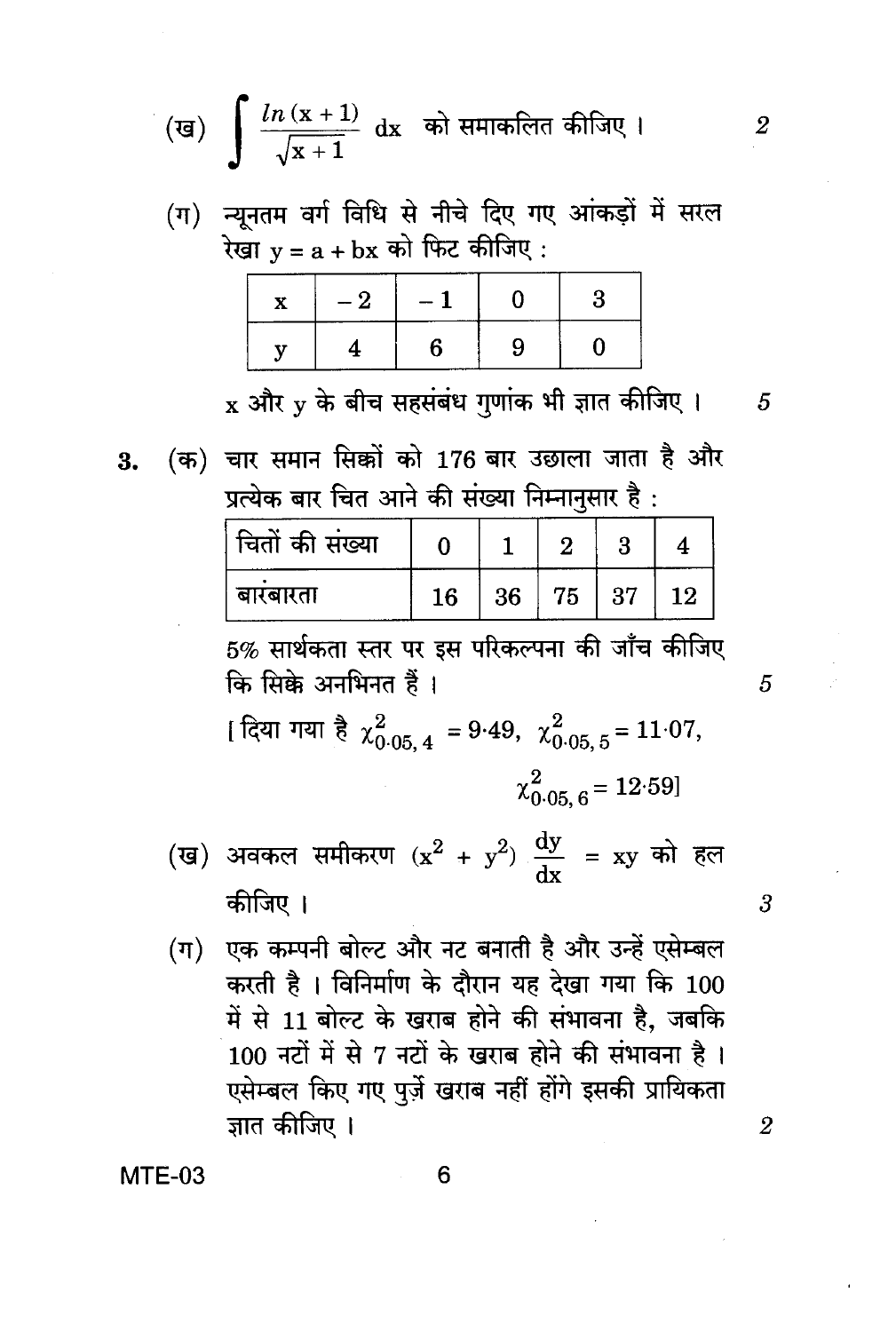(क) यदि  $y = x^3$ , तब सत्यापित कीजिए कि  $\frac{dy'}{dx} = y' \frac{dy'}{dy}$ ,  $\overline{\mathbf{4}}$ .

जहाँ 
$$
y' = \frac{dy}{dx} \frac{a}{b}
$$

(ख) नीचे दिए गए बंटन का माध्य विचलन ज्ञात कीजिए: 20 25 30 35  $\overline{\mathbf{x}}$ 40 f 8 10 16 6 10

एक एकक सदिश ज्ञात कीजिए जो दो सदिशों  $(\overline{\mu})$ 3i + 2j - k और i + j + k पर लंब हो । उस त्रिभुज का क्षेत्रफल भी ज्ञात कीजिए जिसकी दो भूजाएँ उपर्युक्त दो सदिश हों ।

- (क) एक समांतर श्रेढ़ी जिसके पहले तीन पद 11, 9, 7 हों, 5. उसका 45वाँ पद और पहले 150 पदों का योगफल ज्ञात कीजिए ।
	- (ख) दिखाइए कि समीकरणों  $2x^2 + 5x + 2 = 0$  और  $4x^2 + 8x + 3 = 0$  का एक सार्व मूल है। समीकरणों के अन्य दो मूलों का गुणनफल ज्ञात कीजिए।
	- (ग) ऐसी दो शून्येतर संख्याएँ ज्ञात कीजिए जिनका योगफल 15 है और एक संख्या के वर्ग और दूसरी संख्या के घन का गुणनफल अधिकतम है।

**6.** (क) यदि 
$$
V = 2 \cos^{-1} \frac{x+y}{\sqrt{x} + \sqrt{y}}
$$
 है, तब  
 $x \frac{\partial V}{\partial x} + y \frac{\partial V}{\partial y} + \cot \frac{V}{2} = 0$  दिखाने के लिए  
ऑयलर प्रमेय को लागू कीजिए 1

7

MTE-03

P.T.O.

3

4

3

3

4

3